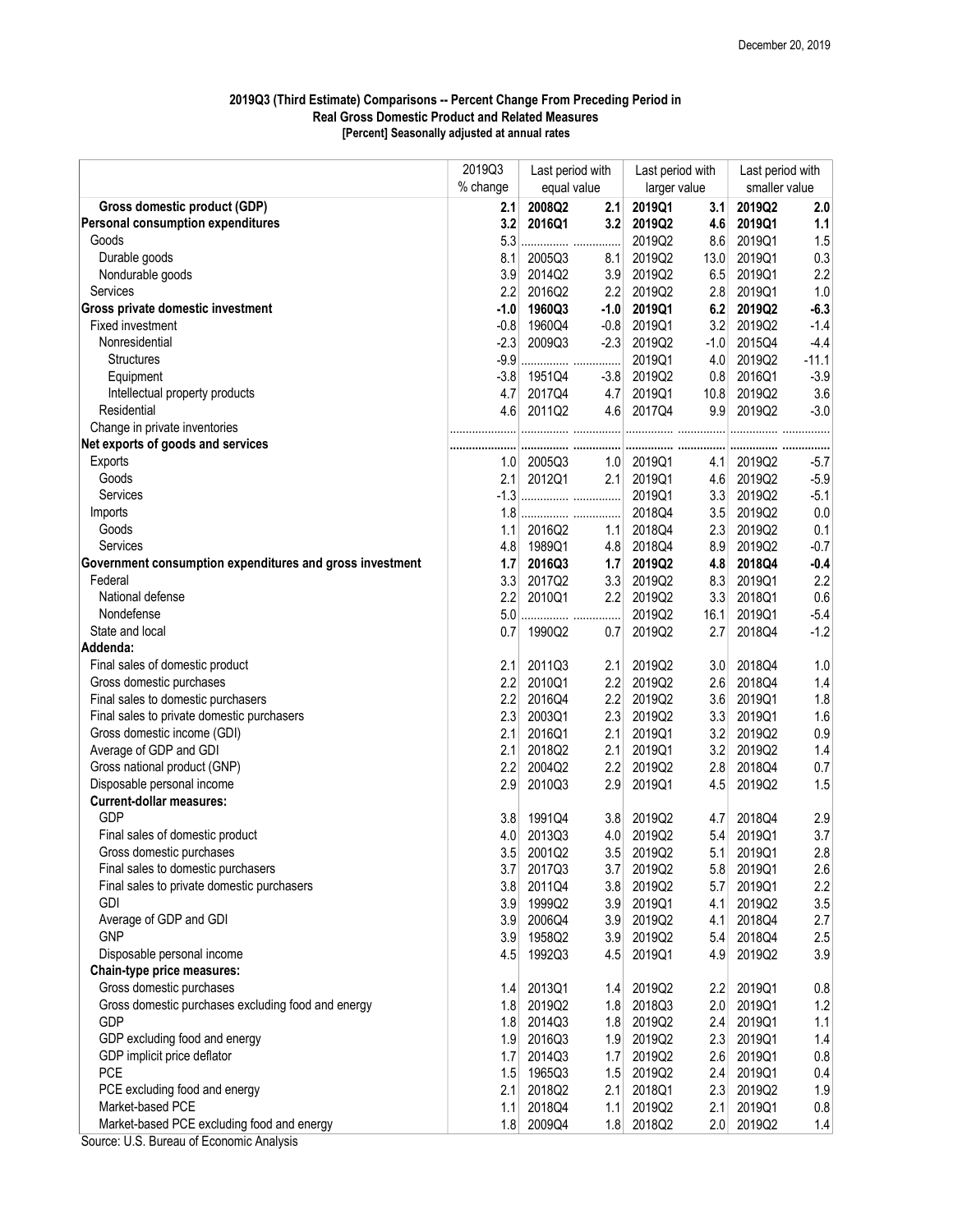|                                                             | 2019Q3       | Last period with<br>equal value |         | Last period with<br>larger value |         | Last period with<br>smaller value |         |
|-------------------------------------------------------------|--------------|---------------------------------|---------|----------------------------------|---------|-----------------------------------|---------|
|                                                             | contribution |                                 |         |                                  |         |                                   |         |
| Percent change at annual rate:                              |              |                                 |         |                                  |         |                                   |         |
| <b>Gross domestic product</b>                               | 2.1          | 2008Q2                          | 2.1     | 2019Q1                           | 3.1     | 2019Q2                            | 2.0     |
| Percentage points at annual rates:                          |              |                                 |         |                                  |         |                                   |         |
| <b>Personal consumption expenditures</b>                    | 2.12         | 1958Q2                          | 2.12    | 2019Q2                           | 3.03    | 2019Q1                            | 0.78    |
| Goods                                                       | 1.09         |                                 |         | 2019Q2                           | 1.74    | 2019Q1                            | 0.32    |
| Durable goods                                               | 0.56         | 2018Q2                          | 0.56    | 2019Q2                           | 0.87    | 2019Q1                            | 0.02    |
| Nondurable goods                                            | 0.53         | 2013Q4                          | 0.53    | 2019Q2                           | 0.87    | 2019Q1                            | 0.30    |
| Services                                                    | 1.02         | 1948Q1                          | 1.02    | 2019Q2                           | 1.29    | 2019Q1                            | 0.46    |
| Gross private domestic investment                           | $-0.17$      | 2010Q4                          | $-0.17$ | 2019Q1                           | 1.09    | 2019Q2                            | $-1.16$ |
| Fixed investment                                            | $-0.14$      |                                 |         | 2019Q1                           | 0.56    | 2019Q2                            | $-0.25$ |
| Nonresidential                                              | $-0.31$      | 1970Q2                          | $-0.31$ | 2019Q2                           | $-0.14$ | 2015Q4                            | $-0.61$ |
| <b>Structures</b>                                           | $-0.30$      | 1966Q2                          | $-0.30$ | 2019Q1                           | 0.12    | 2019Q2                            | $-0.36$ |
| Equipment                                                   | $-0.22$      | 1949Q4                          | $-0.22$ | 2019Q2                           | 0.05    | 2016Q1                            | $-0.24$ |
| Intellectual property products                              | 0.22         | 2003Q1                          | 0.22    | 2019Q1                           | 0.48    | 2019Q2                            | 0.17    |
| Residential                                                 | 0.17         | 2011Q3                          | 0.17    | 2017Q4                           | 0.37    | 2019Q2                            | $-0.11$ |
| Change in private inventories                               | $-0.03$      |                                 |         | 2019Q1                           | 0.53    | 2019Q2                            | $-0.91$ |
| Net exports of goods and services                           | $-0.14$      | 2013Q3                          | $-0.14$ | 2019Q1                           | 0.73    | 2019Q2                            | $-0.68$ |
| Exports                                                     | 0.11         | 1960Q4                          | 0.11    | 2019Q1                           | 0.49    | 2019Q2                            | $-0.69$ |
| Goods                                                       | 0.17         | 1981Q4                          | 0.17    | 2019Q1                           | 0.36    | 2019Q2                            | $-0.48$ |
| Services                                                    | $-0.05$      | 1980Q4                          | $-0.05$ | 2019Q1                           | 0.13    | 2019Q2                            | $-0.21$ |
| Imports                                                     | $-0.26$      | 1967Q1                          | $-0.26$ | 2019Q2                           | 0.01    | 2018Q4                            | $-0.53$ |
| Goods                                                       | $-0.13$      | 2014Q3                          | $-0.13$ | 2019Q2                           | $-0.02$ | 2018Q4                            | $-0.28$ |
| Services                                                    | $-0.13$      | 2019Q1                          | $-0.13$ | 2019Q2                           | 0.02    | 2018Q4                            | $-0.24$ |
| Government consumption expenditures and gross investment    | 0.30         | 2010Q2                          | 0.30    | 2019Q2                           | 0.82    | 2018Q4                            | $-0.07$ |
| Federal                                                     | 0.22         | 2005Q3                          | 0.22    | 2019Q2                           | 0.53    | 2019Q1                            | 0.14    |
| National defense                                            | 0.09         | 2005Q3                          | 0.09    | 2019Q2                           | 0.13    | 2018Q1                            | 0.02    |
| Nondefense                                                  | 0.13         | 2017Q4                          | 0.13    | 2019Q2                           | 0.40    | 2019Q1                            | $-0.15$ |
| State and local                                             | 0.08         | 1990Q2                          | 0.08    | 2019Q2                           | 0.29    | 2018Q4                            | $-0.14$ |
| $\epsilon$ $\Gamma$ $\sim$<br>$\mathbf{A}$ and $\mathbf{A}$ |              |                                 |         |                                  |         |                                   |         |

## 2019Q3 (Third Estimate) Comparisons -- Contributions to Percent Change in Real Gross Domestic Product

Source: U.S. Bureau of Economic Analysis